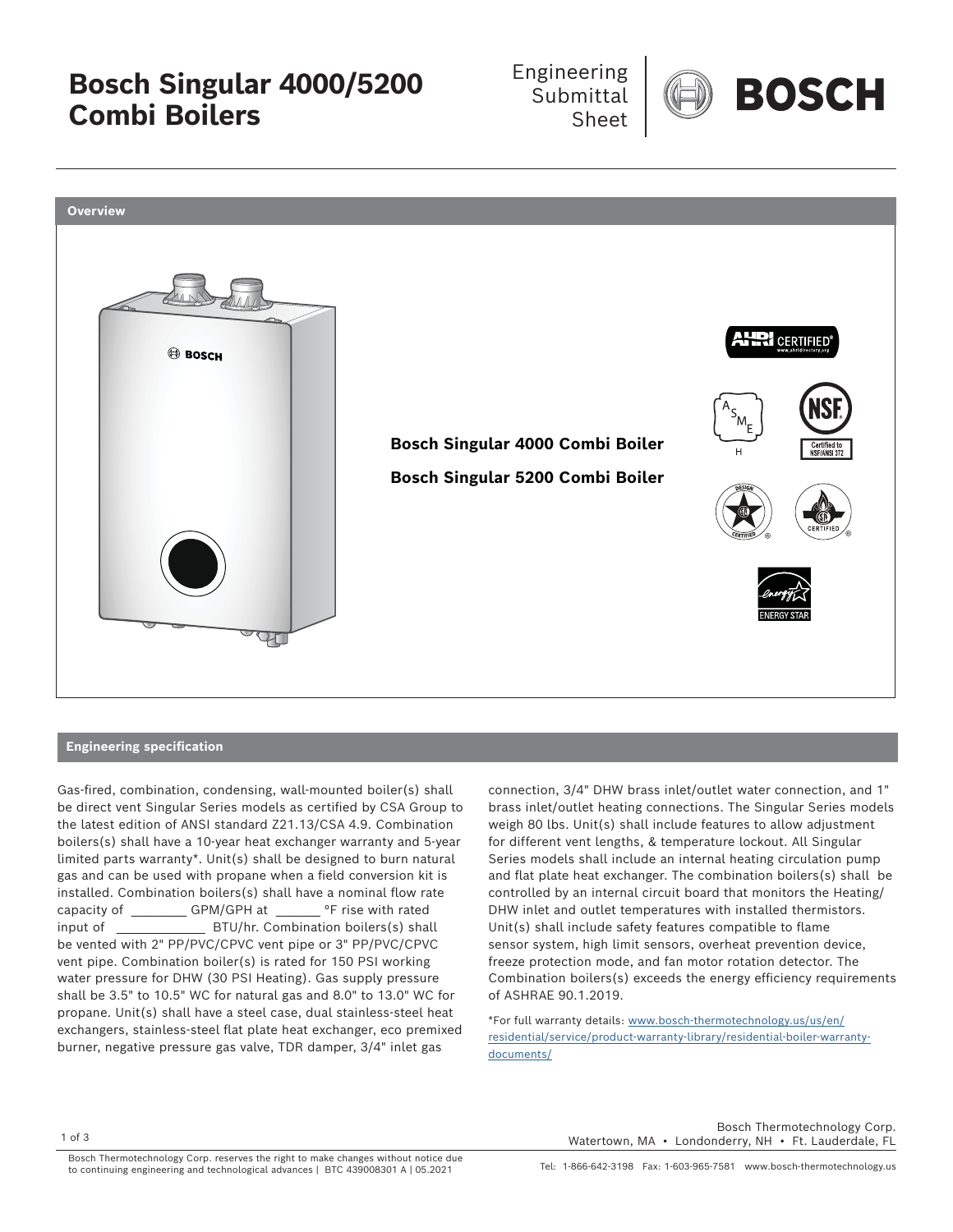## Bosch Singular 4000/5200 Combi Boilers



## **Product Details**

- Certified design according to latest or current edition of ANSI Z21.13 - CSA 4.9 standards for indoor residential applications
- Dual primary and secondary stainless steel heat exchangers for optimum efficiency and durability
- Stainless steel flat plate heat exchanger for DHW
- Domestic hot water priority
- Compatible with 2" vent up to 60ft\*\* and 3" vent up to 150 ft\*\*
- Built-in control panel allows adjustment of temperature and boiler functions
- Grundfos model 15-78 internal primary circulation pump and air vent for added value and convenience.
- Temperature options hydronic heating temperature setting range from 82°F up to 180°F and DHW heating temperature setting range from 86°F to 140°F.
- Outdoor reset sensor when installed with a Singular model, the unit controls will sense outdoor ambient temperatures and adjust the boiler operation for maximum comfort and efficiency
- ▶ Compatible with Natural Gas(NG) and Propane (LPG)\*\*\*
- Certified by CSA, ASME, NSF/ANSI 372 for Low Lead (DHW only)
- 10-year heat exchanger & 5-year parts warranty(residential)\*
- \* For full warranty details: www.bosch-thermotechnology.us/us/en/residential/service/productwarranty-library/residential-boiler-warranty-documents/
- \*\* With no elbows
- \*\*\* Requires installation of included LPG conversion kit by a qualified service agency

| <b>Technical Data</b>        |                             |                                                                                          |                      |  |
|------------------------------|-----------------------------|------------------------------------------------------------------------------------------|----------------------|--|
|                              |                             | Singular 4000                                                                            | Singular 5200        |  |
| Installation Type            |                             | Indoor wall-hung                                                                         |                      |  |
| Dimensions (W x D x H)       |                             | 18.1" x 27.6" x 11.6" (460 mm x 700 mm x 295 mm)                                         |                      |  |
| Ignition                     |                             | Electronic ignition                                                                      |                      |  |
| Heat Capacity (Input)        | <b>Space Heating</b>        | 19,900-80,000 BTU/H                                                                      | 19,900-140,000 BTU/H |  |
|                              | Domestic Hot Water          | 19,900-155,000 BTU/H                                                                     | 19,900-199,000 BTU/H |  |
| Flow Rate (DHW)              | 45°F (25°C) Temp Rise       | 6.0GPM (23LPM)                                                                           | 7.7GPM (29LPM)       |  |
|                              | 67°F (37°C) Temp Rise       | 4.0GPM (15LPM)                                                                           | 5.2GPM (20LPM)       |  |
|                              | Minimum Flow Rate           | $0.5$ GPM $(2.0$ LPM $)$                                                                 |                      |  |
| <b>Supply Pressure</b>       | <b>Natural Gas</b>          | $3.5" - 10.5"$ WC                                                                        |                      |  |
|                              | Propane                     | $8" - 13"$ WC                                                                            |                      |  |
| Water Pressure(Hydronic/DHW) |                             | 12~30psi /15~150 psi                                                                     |                      |  |
| AFUE                         | Natural Gas (propane)       | 95.0% (95.0%)                                                                            | 95.0% (95.0%)        |  |
| Temperature Range            | <b>Space Heating</b>        | $82^{\circ}F - 180^{\circ}F(27^{\circ}C - 82^{\circ}C)$                                  |                      |  |
|                              | <b>DHW</b>                  | $86 °F - 140 °F(31 °C - 60 °C)$                                                          |                      |  |
| Power Supply                 | Main Supply                 | 120V AC, 60 Hz / use less than 5 AMP                                                     |                      |  |
| <b>Connection Sizes</b>      | Space heating Supply/Return | 1" NPT                                                                                   |                      |  |
|                              | Cold water Inlet            | $3/4"$ NPT                                                                               |                      |  |
|                              | Hot Water Outlet            | $3/4"$ NPT                                                                               |                      |  |
|                              | Gas Inlet                   | $3/4"$ NPT                                                                               |                      |  |
| <b>Materials</b>             | Primary Heat Exchanger      | Stainless steel                                                                          |                      |  |
|                              | Secondary Heat Exchanger    | Stainless steel                                                                          |                      |  |
| Venting                      | Venting Type                | Forced draft direct vent                                                                 |                      |  |
|                              | Exhaust/Intake              | 2" or 3" PVC, CPVC, Polypropylene<br>2" or 3" Special gas vent type BH (Class II, A/B/C) |                      |  |
|                              | Length 2"                   | 60ft(18.3m)                                                                              |                      |  |
|                              | Length 3"                   | 150ft(45.7m)                                                                             |                      |  |
|                              | Vent Clearances             | 0" to combustibles                                                                       |                      |  |

 Bosch Thermotechnology Corp. Watertown, MA • Londonderry, NH • Ft. Lauderdale, FL